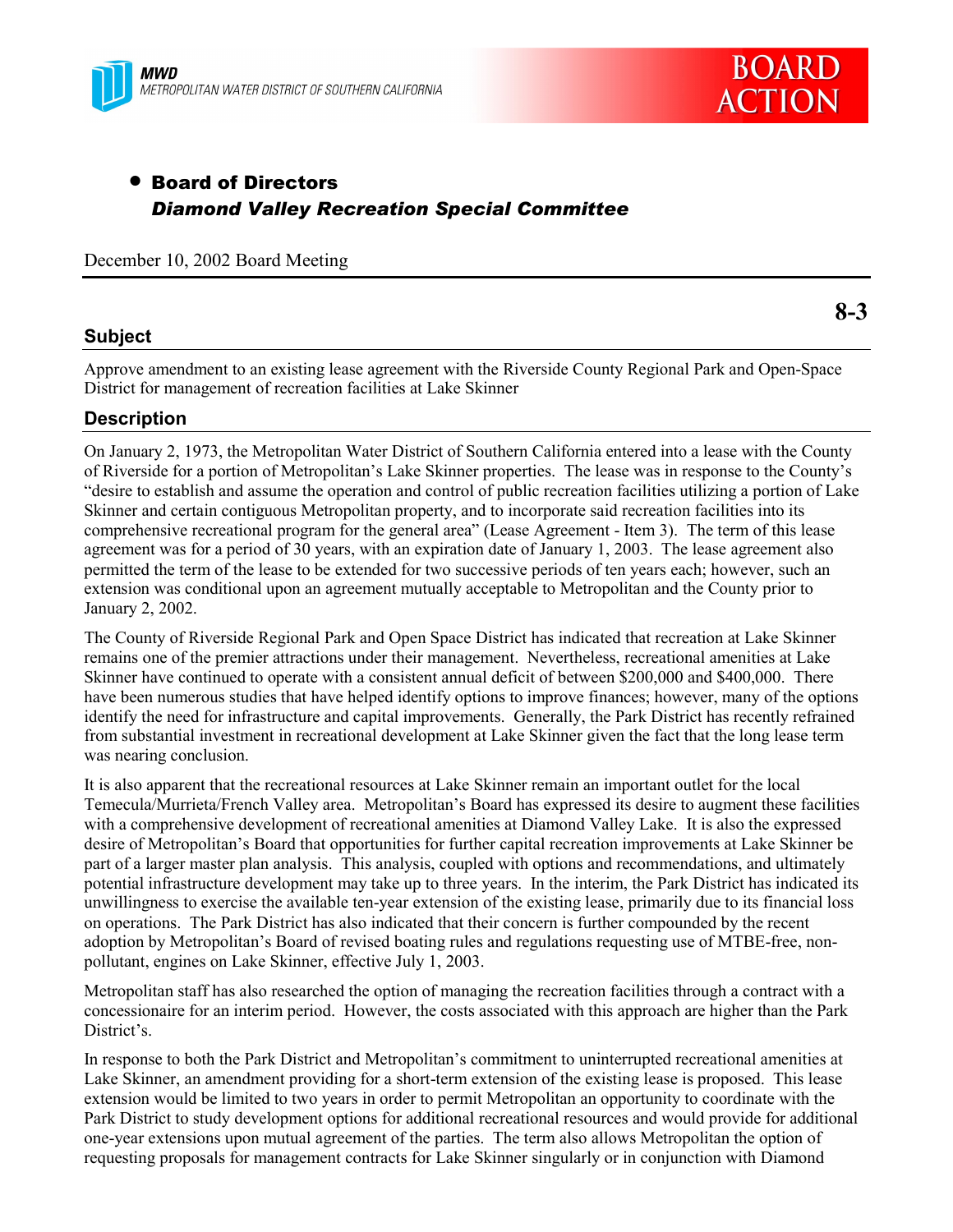Valley Lake at the end of the lease period. For the Park District, the extension of the lease term offers some relief on their financial burden while maintaining a presence at a critical recreational resource within the County.

Additionally, the lease amendment would waive the current \$10,000 annual fee rather than commit to partial reimbursement of the Lake Skinner recreation deficit of up to \$400,000 and credit Eastern Municipal Water District, on the County's behalf, for an amount of water equivalent to that used by the recreational facilities at Lake Skinner. Finally, as part of the amendment, Metropolitan would explore the purchase of a number of boats and engines to be used on Lake Skinner and to coordinate with the County on development options for increased public use of the lake's recreation facilities, including new facilities, utility upgrades, and a revised fee schedule.

### **Policy**

Metropolitan Water District Administrative Code  $\S 8115(a)$  requires board action for contract amounts that may exceed \$250,000 over the contract term. Metropolitan Water District Administrative Code ß 8230 authorizes grants of property interests including leases to public entities that will not interfere with the District's operations.

### **California Environmental Quality Act (CEQA)**

CEQA determination for Option #1:

The proposed action is exempt under the provisions of CEQA, since it involves amending an existing lease agreement for the operation and the control of existing public recreational facilities, as well as to carry out possible feasibility and planning studies. These activities may be as part of a study leading to actions which a public agency has not yet approved, adopted, or funded. As such, this proposed action qualifies both as a feasibility and planning studies exemption (Section 15262 of the State CEQA Guidelines) and as a categorical exemption (Class 1, Section 15301 of the State CEQA Guidelines).

The CEQA determination is: Determine that pursuant to CEQA, the proposed action qualifies under both a feasibility and planning studies exemption and a categorical exemption (Class 15262 and Class 1, Section 15301 of the State CEQA Guidelines).

CEQA determination for Option #2:

None required

#### **Board Options/Fiscal Impacts**

#### **Option #1**

Adopt the CEQA determination and authorize amendment of the existing lease with the County of Riverside Regional Park and Open-Space District for the management of the recreational facility at Lake Skinner consistent with the terms outlined in this letter.

**Fiscal Impact:** \$100,000 per year for two years representing revenue impacts associated with the loss in retail sale of water used at the Metropolitan facility.

#### **Option #2**

Do not accept the terms and conditions of the amendment to the existing lease with the County of Riverside Regional Park and Open-Space District resulting in the termination of the existing lease on January 2, 2003. **Fiscal Impact:** Undetermined. Park closure should require maintenance cost while feasibility analysis and long-term recreation management options are developed.